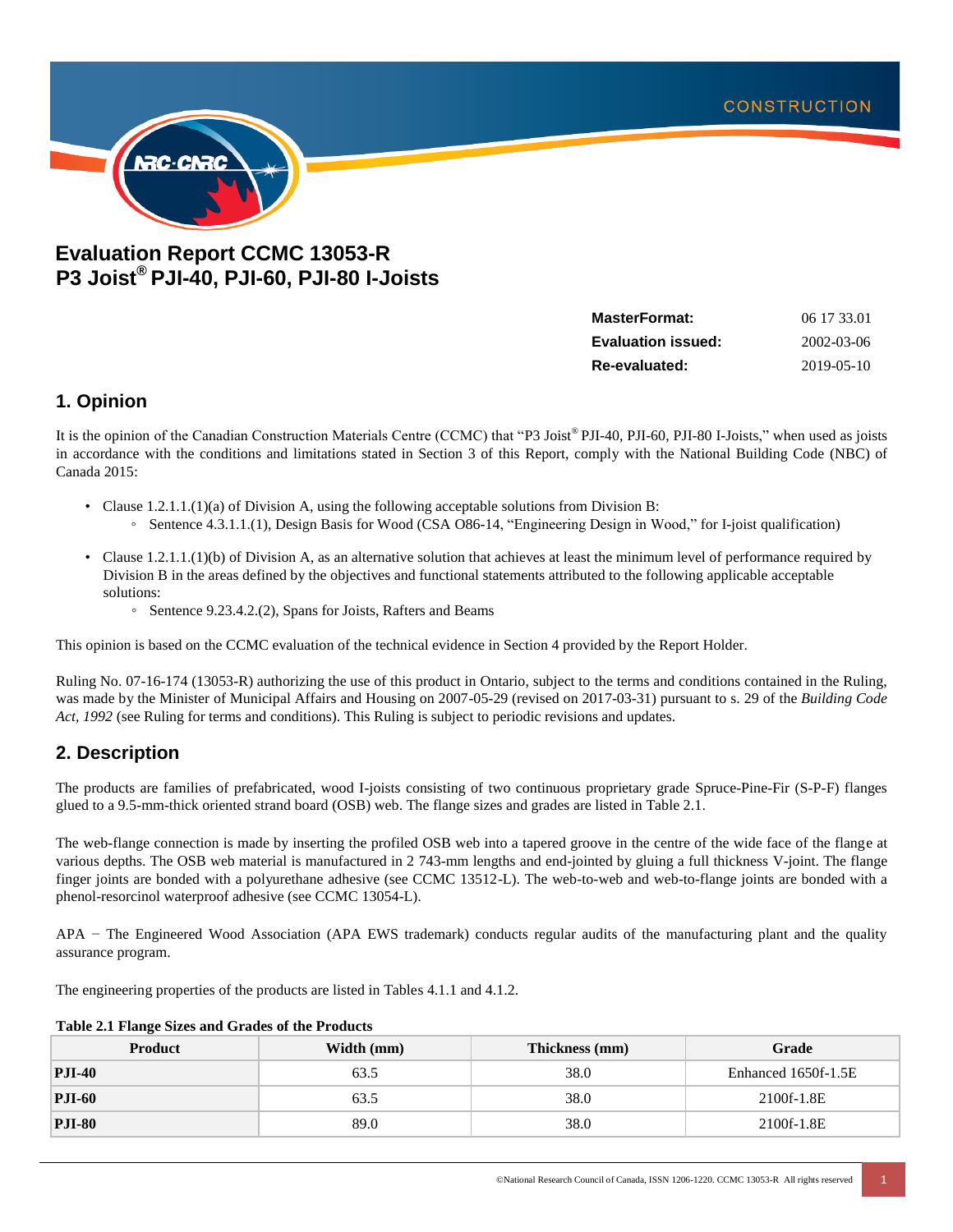# **3. Conditions and Limitations**

The CCMC compliance opinion in Section 1 is bound by the "P3 Joist® PJI-40, PJI-60, PJI-80 I-Joists" being used in accordance with the conditions and limitations set out below:

- The products are intended for structural applications such as floor joists, and are intended for dry service use<sup>(1)</sup> applications only.
- The following pre-engineering information has been provided to CCMC by the manufacturer to demonstrate compliance with Part 9, Housing and Small Buildings, of the NBC 2015, for acceptance by the local authority having jurisdiction (AHJ):

### i. **EACOM Pre-engineered Floor Span Charts**

When the products are used as floor joists in simple (single) span or continuous (multiple) span applications supporting uniform loads only, the installation must be in accordance with the span tables (including vibration criteria<sup>(2)</sup>) found in the "P3 Joist User Guide Canada 2018," January 2019.

The products must be installed in accordance with EACOM's "P3 Joist Installation Guide Canada 2018," January 2018 installation guidelines for those applications falling within the scope of the document. Applications outside the scope of these installation guidelines require engineering on a case-by-case basis.

### ii. **EACOM Pre-engineered Installation Details**

The product is to be installed in accordance with the manufacturer's pre-engineered details outlined in the user guide specified in i. above, where the following requirements are met and limits are not exceeded:

- blocking panel and rim board, maximum factored uniform vertical load (page 8);
- squash blocks, maximum factored vertical load per pair (page 9);
- stair opening header (page 11);
- web stiffener requirements (page 12);
- cantilever balcony (page 13);
- loadbearing cantilever load table (page 15);
- web hole rules and specifications, and table (pages 16 and 17);
- joist roof framing and construction details (pages 18 to 23);
- roof span and uniform load tables (pages 24 to 29); and
- connectors (pages 31 and 32).

### iii. **Engineering Required**

For structural applications beyond the scope/limitations of the above-referenced publications or when required by the AHJ, the drawings or related documents must bear the authorized seal of a professional engineer skilled in wood design and licensed to practice under the appropriate provincial or territorial legislation.

Installations beyond the scope/limitations of i. and ii. imply, but are not limited to, the following:

- higher loads/longer spans than the manufacturer's pre-engineered details;
- concentrated loads;
- offset bearing walls;
- areas of high wind or high seismicity;
- stair openings;
- design of supporting wall studs/beams when the total load exceeds the NBC 2010 2015 pre-engineered lumber floor/roof joist tables; and
- design of supporting foundation footings when the total load exceeds the NBC 2010 2015 pre-engineered lumber floor/roof joist tables.

(1) All lumber, wood-based panels and proprietary engineered wood products are intended for dry service conditions. "Dry service" is defined as the in-service environment under which the average equilibrium moisture content (MC) of lumber is 15% or less over a year and does not exceed 19% at any time. Wood contained within the interior of dry, heated or unheated buildings has generally been found to have a MC between 6% and 14% according to season and location. During construction, all wood-based products should be protected from the weather to ensure that the 19% MC is not exceeded in accordance with Article 9.3.2.5., Moisture Content, of Division B of the NBC 2015.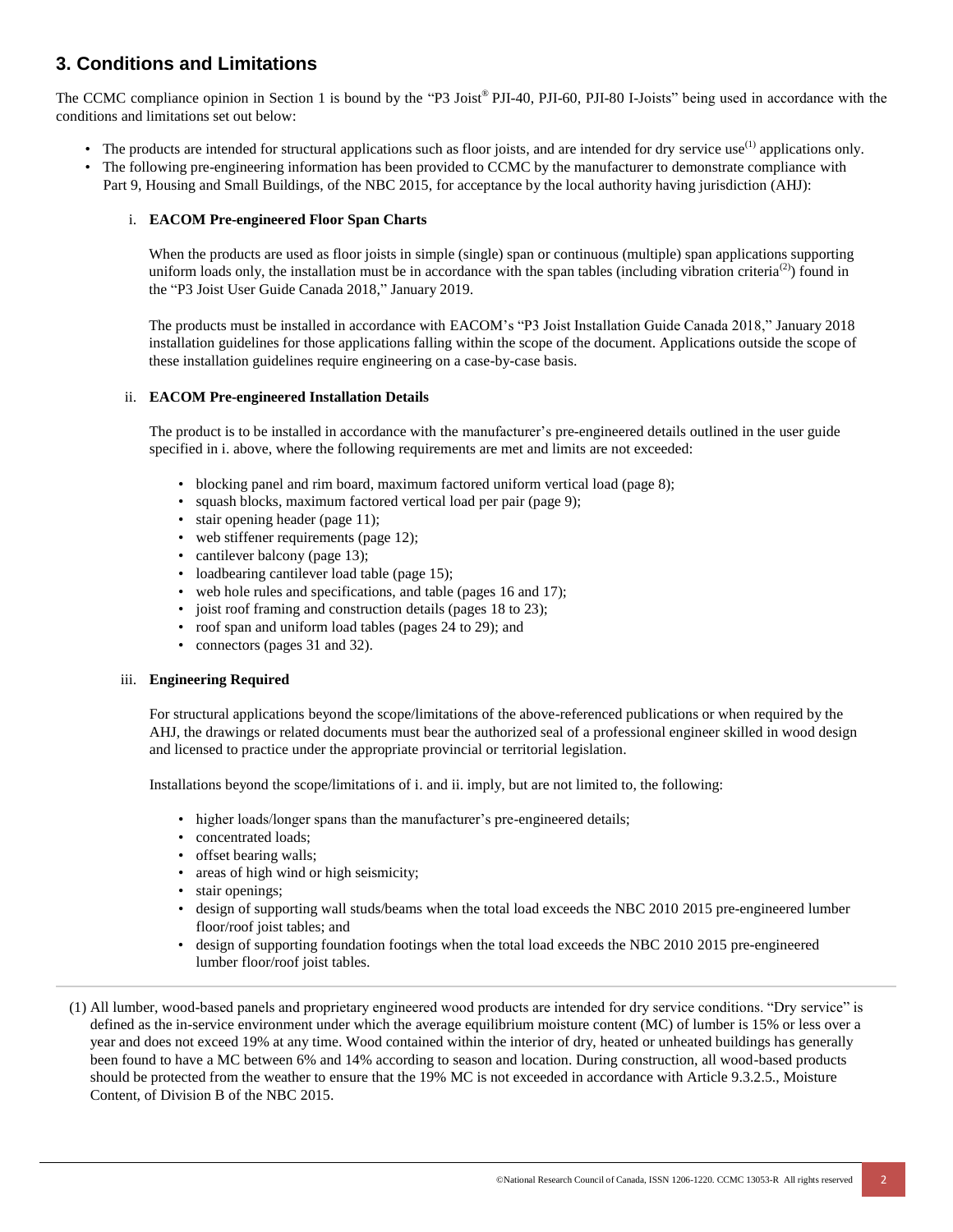(2) In cases where concrete topping is applied or bridging or blocking is used and joists are installed at the maximum spans, the current vibration criteria may not address all occupant performance expectations. EACOM should therefore be consulted for span adjustments, if necessary, in these types of installations.

> The engineer must design in accordance with CSA O86-14 and may use as a guide the *Engineering Guide for Wood-Frame Construction* published by the Canadian Wood Council.

### iv. **Engineering Support Provided by Manufacturer**

APA EWS provides engineering support in conjunction with EACOM product support. EACOM and APA EWS offer the following support contact numbers: APA EWS help desk: 253-620-7400 and APA EWS email: [help@apawood.org.](mailto:help@apawood.org)

- Damaged or defective joists must not be used, unless repaired in accordance with written instructions from the manufacturer.
- This product must be identified with the phrase "CCMC 13053-R" along the side of the flange. This CCMC number is only valid when it appears in conjunction with the APA EWS certification mark.

## **4. Technical Evidence**

The Report Holder has submitted technical documentation for the CCMC evaluation. Testing was conducted at laboratories recognized by CCMC. The corresponding technical evidence for this product is summarized below.

## **4.1 Design Requirements**

| <b>Basic Properties - Limit States Design</b> |                  |                                                          |                            |                                  |                     |  |
|-----------------------------------------------|------------------|----------------------------------------------------------|----------------------------|----------------------------------|---------------------|--|
| <b>Product</b>                                |                  |                                                          | <b>Factored Resistance</b> | $EI \times 10^6 (kN \cdot mm^2)$ |                     |  |
|                                               | Joist Depth (mm) | Moment <sup>(2)</sup> (N·m)<br><b>Vertical Shear (N)</b> |                            |                                  | $K \times 10^6$ (N) |  |
| <b>PJI-40</b>                                 | 241              | 6 1 6 7                                                  | 7860                       | 554                              | 21.97               |  |
|                                               | 302              | 7994                                                     | 9 9 7 0                    | 947                              | 27.49               |  |
|                                               | 356              | 9629                                                     | 12 010                     | 1 3 8 3                          | 32.38               |  |
|                                               | 406              | 11 162                                                   | 13 830                     | 1885                             | 37.01               |  |
| <b>PJI-60</b>                                 | 241              | 8 5 2 4                                                  | 7860                       | 663                              | 21.97               |  |
|                                               | 302              | 11 049                                                   | 9 9 7 0                    | 1 1 3 6                          | 27.49               |  |
|                                               | 356              | 13 29 3                                                  | 12 010                     | 1676                             | 32.38               |  |
|                                               | 406              | 15 4 13                                                  | 13 830                     | 2 2 9 3                          | 37.01               |  |
| <b>PJI-80</b>                                 | 302              | 15 650                                                   | 9 9 7 0                    | 1 5 7 0                          | 27.49               |  |
|                                               | 356              | 18852                                                    | 12 006                     | 2 3 0 1                          | 32.38               |  |
|                                               | 406              | 21 851                                                   | 13 830                     | 3 1 3 4                          | 37.01               |  |
|                                               | 457              | 24 805                                                   | 17 200                     | 4 0 5 5                          | 41.63               |  |
|                                               | 508              | 27 4 66                                                  | 17 760                     | 5 1 3 7                          | 46.26               |  |
|                                               | 559              | 30 082                                                   | 18 360                     | 6 3 5 3                          | 50.89               |  |
|                                               | 610              | 32 675                                                   | 18 9 20                    | 7 7 1 1                          | 55.51               |  |

### **Table 4.1.1 Factored Resistances for the Products[\(1\)](#page-2-0)**

#### **Notes to Table 4.1.1:**

<span id="page-2-0"></span>(1) Design values were developed in accordance with CSA O86 for a standard term load duration

 $(K<sub>D</sub> = 1)$ . All values, except EI and K, are permitted to be adjusted for other load durations as permitted by CSA O86.

<span id="page-2-1"></span>(2) The factored moment resistances listed in this table must not be increased by any Code-allowed repetitive member system factor.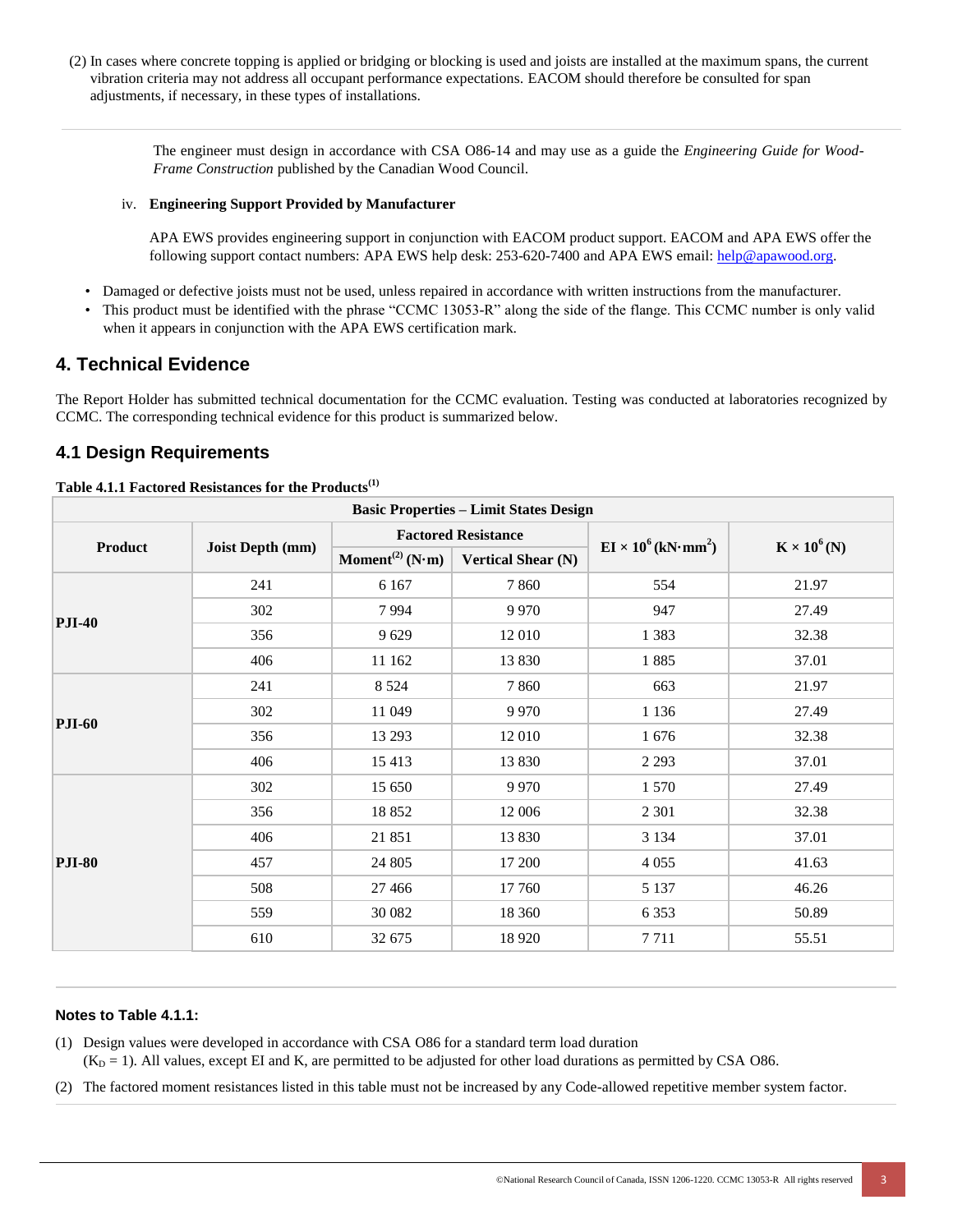| <b>Reaction Properties - Limit States Design</b> |                  |                                  |                                                                                             |                       |          |                                           |         |                       |         |
|--------------------------------------------------|------------------|----------------------------------|---------------------------------------------------------------------------------------------|-----------------------|----------|-------------------------------------------|---------|-----------------------|---------|
| <b>Product</b>                                   |                  | <b>Factored End Reaction (N)</b> |                                                                                             |                       |          | <b>Factored Intermediate Reaction (N)</b> |         |                       |         |
|                                                  | Joist Depth (mm) |                                  | 44-mm Bearing Length   102-mm Bearing Length   89-mm Bearing Length   140-mm Bearing Length |                       |          |                                           |         |                       |         |
|                                                  |                  | <b>Web Stiffeners</b>            |                                                                                             | <b>Web Stiffeners</b> |          | <b>Web Stiffeners</b>                     |         | <b>Web Stiffeners</b> |         |
|                                                  |                  | No                               | Yes                                                                                         | No                    | Yes      | No                                        | Yes     | N <sub>0</sub>        | Yes     |
| <b>PJI-40</b>                                    | 241              | 7582                             | 7863                                                                                        | 7863                  | 7863     | 19 342                                    | 20 360  | 22 7 83               | 22 7 83 |
|                                                  | 302              | 8425                             | 9 1 9 7                                                                                     | 9 9 7 0               | 9 9 7 0  | 19 342                                    | 21 378  | 22 7 8 3              | 23 695  |
|                                                  | 356              | 8 4 2 5                          | 10 391                                                                                      | 10882                 | 12 006   | 19 342                                    | 22 29 1 | 22 7 83               | 24 4 68 |
|                                                  | 406              | 8 4 2 5                          | 11 514                                                                                      | 10882                 | 13 831   | 19 342                                    | 23 169  | 22 7 83               | 25 240  |
| <b>PJI-60</b>                                    | 241              | 7582                             | 7863                                                                                        | 7863                  | 7863     | 19 342                                    | 20 360  | 22 7 83               | 22 7 83 |
|                                                  | 302              | 8 4 2 5                          | 9 1 9 7                                                                                     | 9 9 7 0               | 9 9 7 0  | 19 342                                    | 21 378  | 22 7 83               | 23 695  |
|                                                  | 356              | 8 4 2 5                          | 10 391                                                                                      | 10882                 | 12 006   | 19 342                                    | 22 29 1 | 22 7 83               | 24 4 68 |
|                                                  | 406              | 8 4 2 5                          | 11 514                                                                                      | 10882                 | 13831    | 19 342                                    | 23 169  | 22 7 83               | 25 240  |
| <b>PJI-80</b>                                    | 302              | 8987                             | 9 9 7 0                                                                                     | 9 9 7 0               | 9 9 7 0  | 19 377                                    | 23 169  | 22 853                | 25 170  |
|                                                  | 356              | 8987                             | 12 006                                                                                      | 10882                 | 12 006   | 21 203                                    | 24 257  | 24 116                | 26 29 3 |
|                                                  | 406              | 8987                             | 12 9 53                                                                                     | 10882                 | 13831    | 22 9 23                                   | 25 27 5 | 25 27 5               | 27 381  |
|                                                  | 457              | 8776                             | 14 3 93                                                                                     | 11 584                | 17 201   | 22 4 67                                   | 27 732  | 25 626                | 30 541  |
|                                                  | 508              | 8 7 7 6                          | 14 3 9 3                                                                                    | 11 584                | 17 763   | 22 4 67                                   | 27 732  | 25 6 26               | 30 541  |
|                                                  | 559              | 8776                             | 14 3 93                                                                                     | 11 5 8 4              | 18 3 5 9 | 22 4 67                                   | 27 732  | 25 626                | 30 541  |
|                                                  | 610              | 8776                             | 14 3 93                                                                                     | 11 584                | 18 9 21  | 22 4 67                                   | 27 732  | 25 626                | 30 541  |

## **Table 4.1.2 Product Engineering Properties[\(1\)](#page-3-0)**

#### <span id="page-3-0"></span>**Note to Table 4.1.2:**

(1) Design values were developed in accordance with CSA O86 for a standard term load duration  $(K_D = 1)$ . The reaction resistances are permitted to be adjusted for other load durations as permitted by CSA O86.

## **Report Holder**

EACOM Timber Corporation 1100 René Lévesque Blvd. West, Suite 2110 Montreal, QC H3B 4N4

**Telephone:** 877-243-2266 **Fax:** 514-848-6885

# **Plant(s)**

Sault Ste. Marie, ON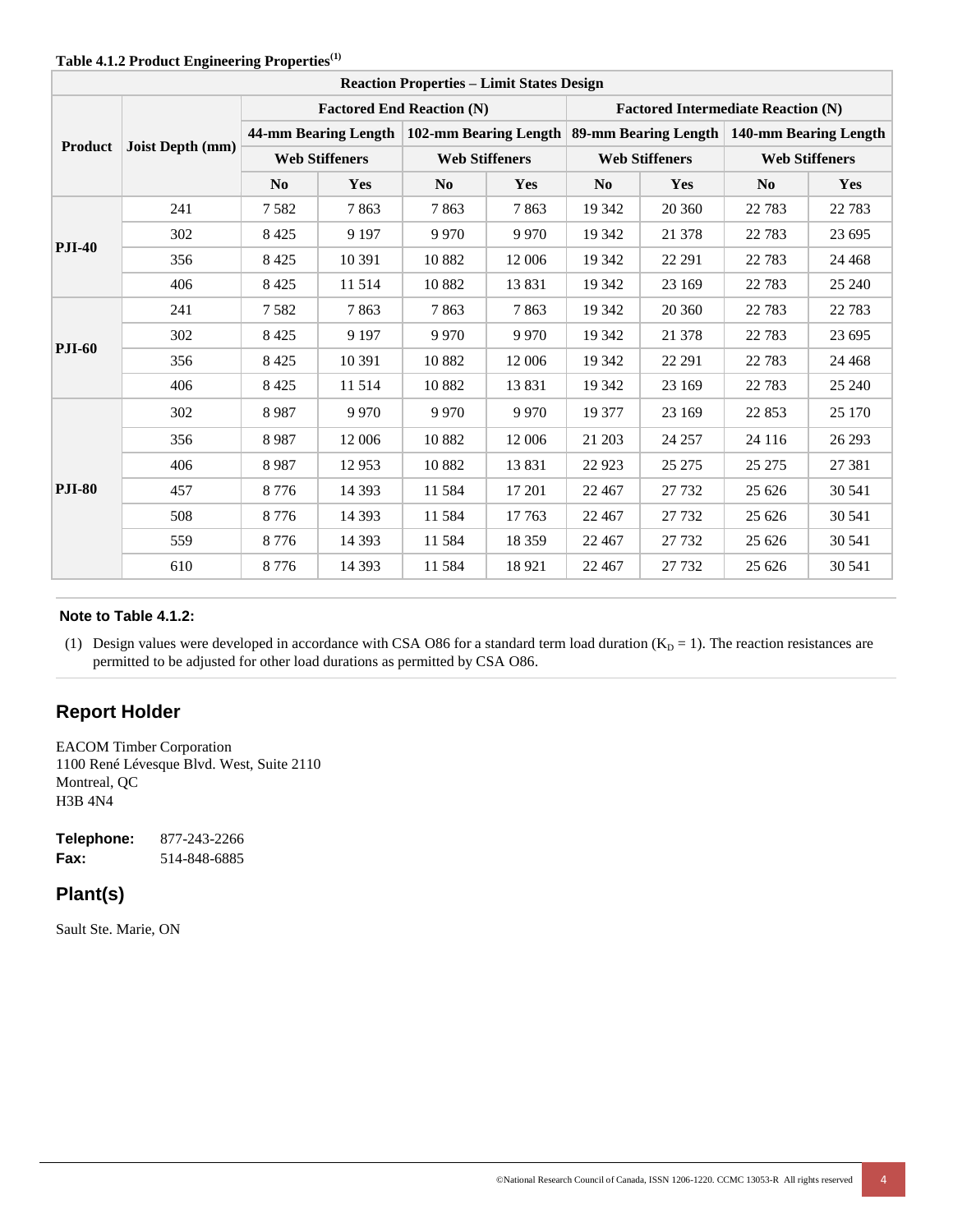# **Disclaimer**

*This Report is issued by the Canadian Construction Materials Centre, a program of the Construction Research Centre at the National Research Council of Canada. The Report must be read in the context of the entire CCMC Registry of Product Evaluations, including, without limitation, the introduction therein which sets out important information concerning the interpretation and use of CCMC Evaluation Reports.*

*Readers must confirm that the Report is current and has not been withdrawn or superseded by a later issue. Please refer to [http://www.nrc-cnrc.gc.ca/eng/solutions/](http://www.nrc-cnrc.gc.ca/eng/solutions/advisory/ccmc_index.html) [advisory/ccmc\\_index.html,](http://www.nrc-cnrc.gc.ca/eng/solutions/advisory/ccmc_index.html) or contact the Canadian Construction Materials Centre, Construction Research Centre, National Research Council of Canada, 1200 Montreal Road, Ottawa, Ontario, K1A 0R6. Telephone: 613-993-6189. Fax: 613-952-0268.*

*NRC has evaluated the material, product, system or service described herein only for those characteristics stated herein. The information and opinions in this Report are directed to those who have the appropriate degree of experience to use and apply its contents. This Report is provided without representation, warranty, or guarantee of any kind, expressed, or implied, and the National Research Council of Canada (NRC) provides no endorsement for any evaluated material, product, system or service described herein. NRC accepts no responsibility whatsoever arising in any way from any and all use and reliance on the information contained in this Report. NRC is not undertaking to render professional or other services on behalf of any person or entity nor to perform any duty owed by any person or entity to another person or entity.*

**Date modified:**

2019-05-10